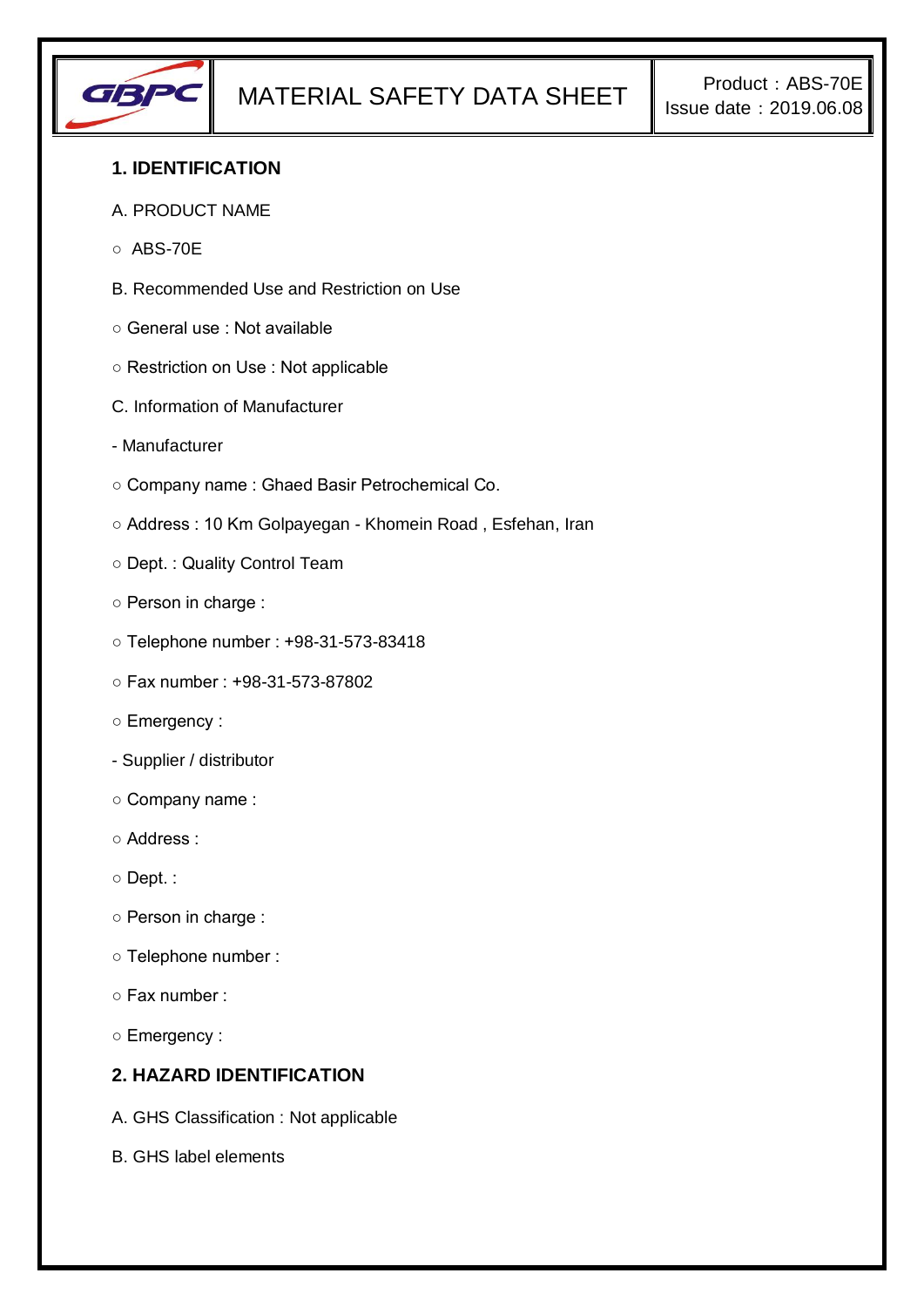

- Hazard symbols : Not applicable
- Signal word : Not applicable
- Hazard statement : Not applicable
- Precautionary statements : Not applicable
- C. Other hazards which do not result in classification :
- NFPA rating: (0~4 steps) : Health=1, Flammability=1, Reactivity=0

# **3. COMPOSITION/INFORMATION ON INGREDIENTS**

| Chemical name                              | CAS No         | Contents(%) |
|--------------------------------------------|----------------|-------------|
| Acrylonitrile-butadiene-styrene co-polymer | 9003-56-9      | $97 - 100$  |
| <b>Stabilizer</b>                          | Proprietary    | $0 - 1$     |
| Lubricant                                  | Proprietary    | $0 - 2$     |
| Acrylonitrile monomer                      | $107 - 13 - 1$ | < 0.1       |
| Butadiene monomer                          | 106-99-0       | < 0.1       |
| Styrene monomer                            | 100-42-5       | < 0.1       |

### **4. FIRST-AID MEASURES**

A. Eye Contact :

- Immediately flush eyes with plenty of water at least 15minutes.
- If irritation persists, get a doctor's examination.
- Lifting eyelids occasionally to wash eyelids down enough to follow up.

B. Skin Contact :

- Wash the contaminated skin area with running water.
- Cooling the contaminated skin with cool running water when contact with melt.
- Get medical attention when burn by melt.

C. Inhalation :

- Remove exposed person to fresh air.
- Remove victim to fresh air and keep at rest in a position comfortable.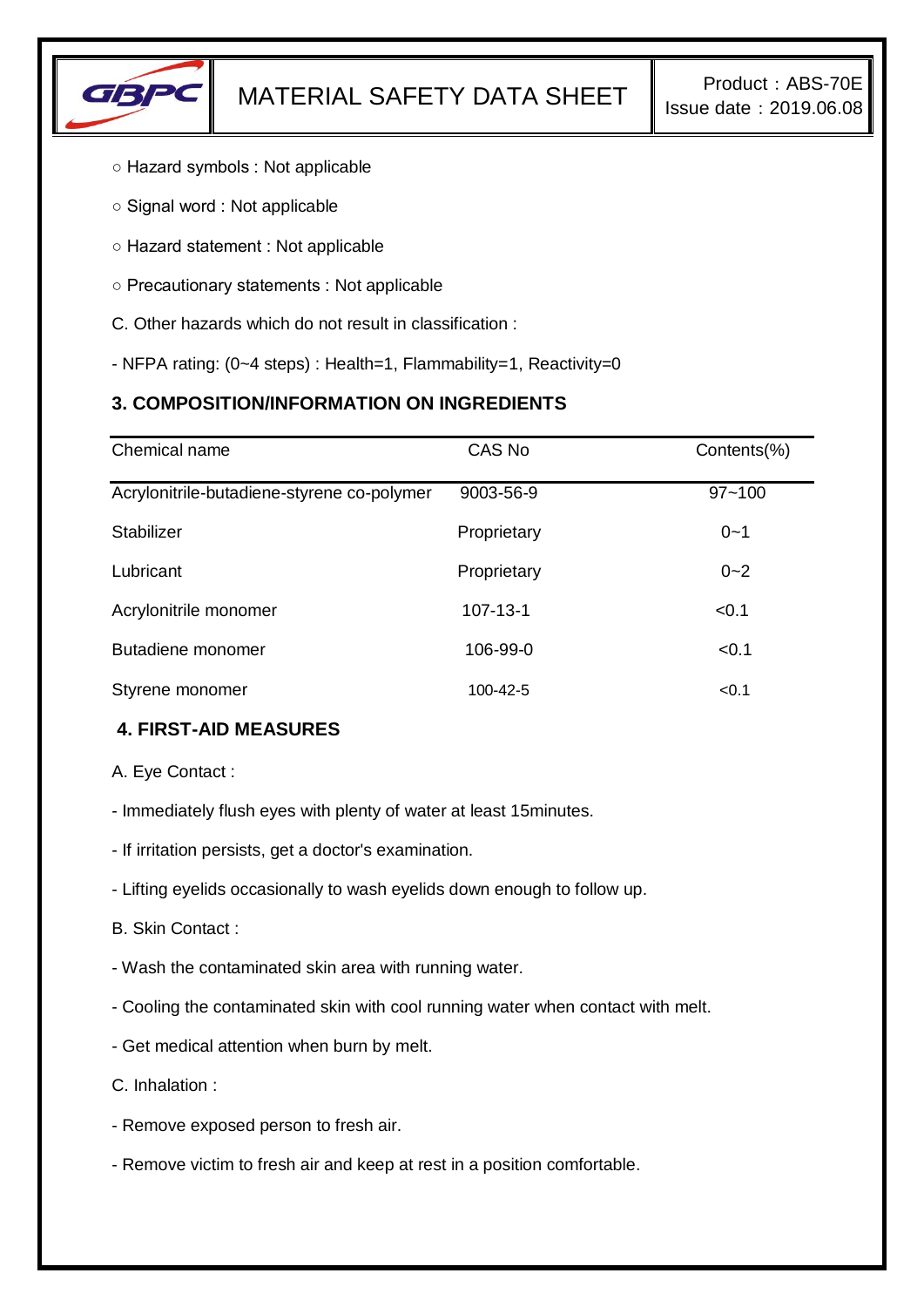

- Get medical attention.
- D. Ingestion :
- Rinse mouth with water.
- Give large amounts of water to relieve stimulus.
- Toxic by ingestion does not high.
- If irritation or symptoms occurs, get a doctor's examination.
- E. Delay and immediate effects and also chronic effects from short and long term
- exposure : Not available
- F. Notice to Physician :
- Treatment may vary with condition of victim and specifics of incident.

### **5. FIRE FIGHTING MEASURE**

- A. Suitable (Unsuitable) extinguishing media :
- Extinguishing media : Carbon Dioxide, Dry Chemical, Water.
- Unsuitable Extinguishing media : Do not use direct water.
- Big Fire : Water spray, regular foam
- B. Specific hazards arising from the chemical
- Combustion : Carbon monoxide, Carbon dioxide, hydrogen cyanide
- Levels of fire hazard : Not available
- C. Fire fighting procedures and equipments :
- Wear appropriate personal protective equipment(see section 8. EXPOSURE

CONTROLS/PERSONAL PROTECTION).

- Avoid inhalation of smoke or gas when fire fighting.
- Move container from fire area if it can be done without risk.
- Cool containers with water until well after fire is out.

### **6. ACCIDENTAL RELEASE MEASURES**

A. Personal Precautions, Protective Equipment and Emergency procedures :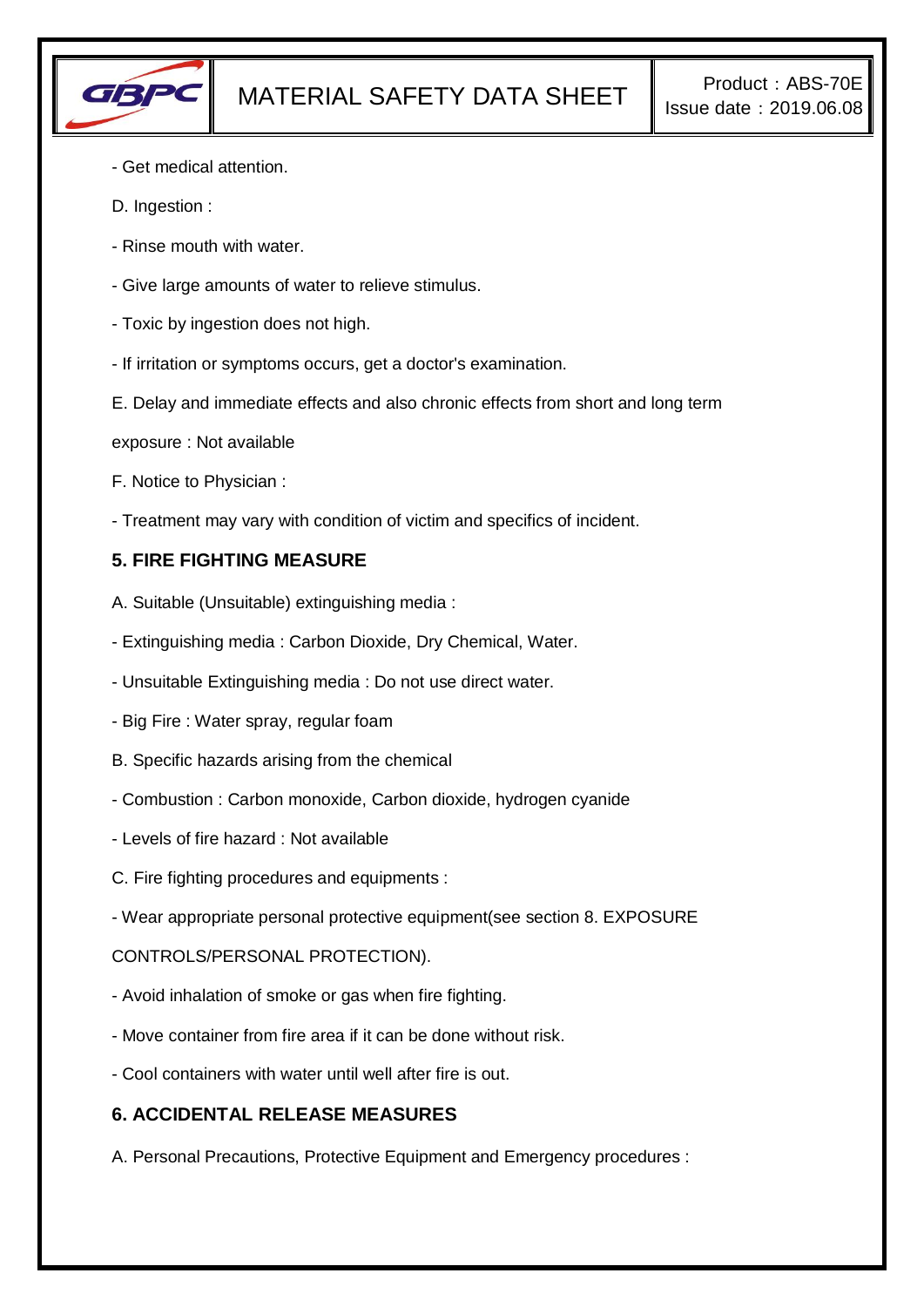

- Perform in accordance with 「See section 8. EXPOSURE CONTROLS /

PERSONAL PROTECTION」. Put on appropriate personal protective equipment.

- Where possible allow leak of molten material to solidify mechanical and

chemical protective.

- Use a way to minimize dust.
- Avoid contact with eyes and skin.
- Avoid inhalation of substance itself or combustion.
- Evacuation against the wind.
- Avoid contact with heat, sparks, flame or other ignition sources.
- B. Environmental Precautions
- Avoid dispersal of spilt material and runoff and contact with waterways, drains

and sewers. If large spills, advise emergency services.

- C. Methods and materials for containment and cleaning up :
- For small spills.
- Remove all sources of ignition.
- Suppression occurrence of dust.
- Appropriate container for disposal of spilled material collected.
- Ventilate leak areas and clearing leak area.
- For large spills.
- Remove all sources of ignition.
- Suppression occurrence of dust.
- Avoid entering to sewers or water system.
- For disposal of spilled material in appropriate containers collected and clear

surface.

- Appropriate container for disposal of spilled material collected.

## **7. HANDLING AND STORAGE**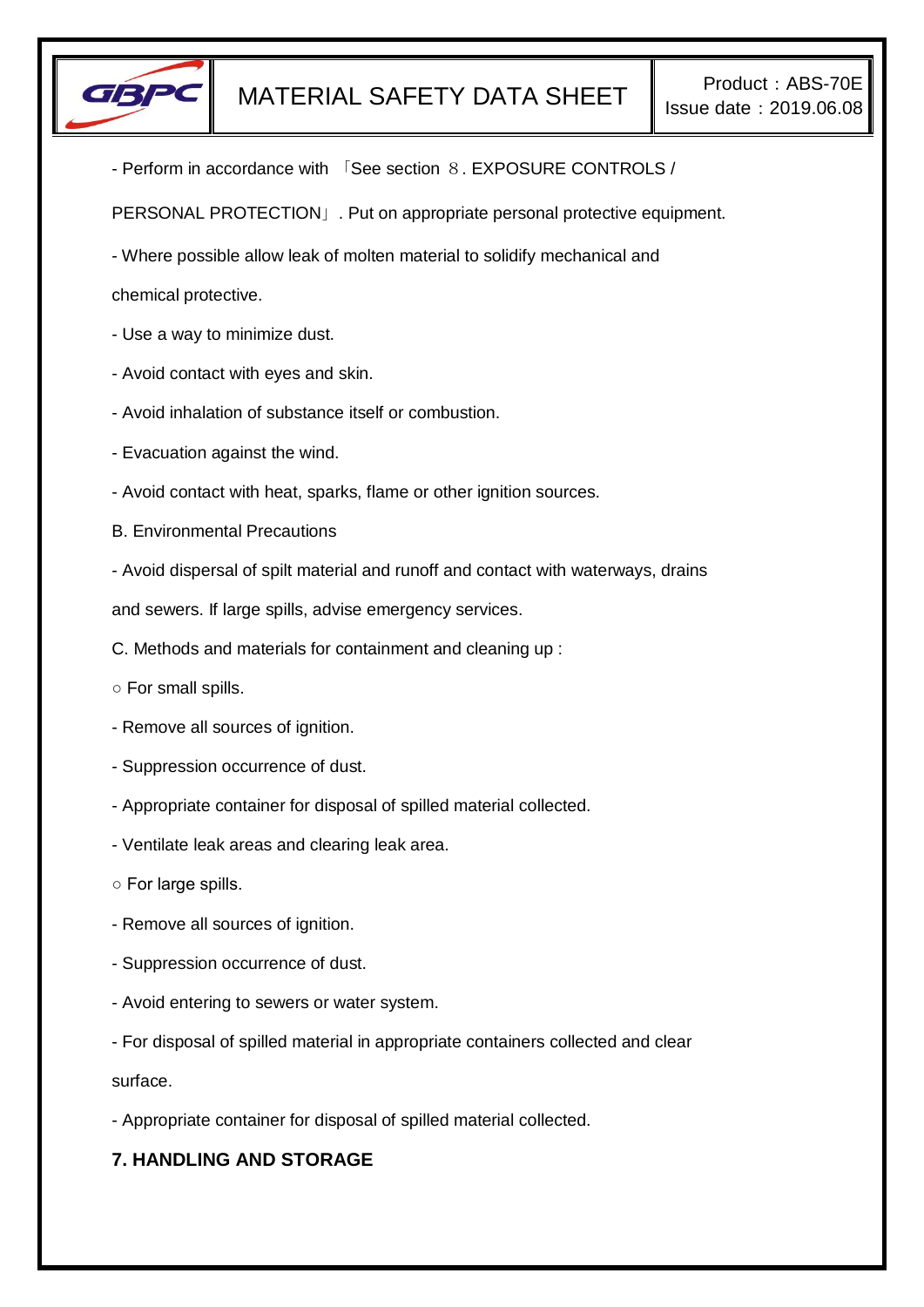

- A. Handling :
- Perform in accordance with 「See section 8. EXPOSURE CONTROLS /

PERSONAL PROTECTION」. Put on appropriate personal protective equipment.

- Handle in a well-ventilated place.
- Avoid contact with heat, sparks, flame or other ignition sources.
- Remove all sources of ignition.
- Use all the equipment after the ground.
- Wash thoroughly after handling.
- B. Storage Precautionary Statements :
- Keep in original container and tightly closed.
- Avoid contact moisture.
- Avoid contact with incompatible materials.

# **8. EXPOSURE CONTROLS/PERSONAL PROTECTION**

- A. Exposure limit
- Exposure limit under ISHL : Not applicable
- ACGIH : Not applicable
- Biological exposure limits : Not applicable
- B. Engineering Controls

- A system of local and/or general exhaust is recommended to keep employee

exposures above the Exposure Limits. Local exhaust ventilation is generally

preferred because it can control the emissions of the contaminant at its source,

preventing dispersion of it into the general work area. The use of local exhaust

ventilation is recommended to control emissions near the source.

C. Personal Protective Equipment :

 $\gamma$  Respiratory Protection : Use the respirator be given official approval by Iranian Occupational Health Association (IOHA). Under conditions of frequent use or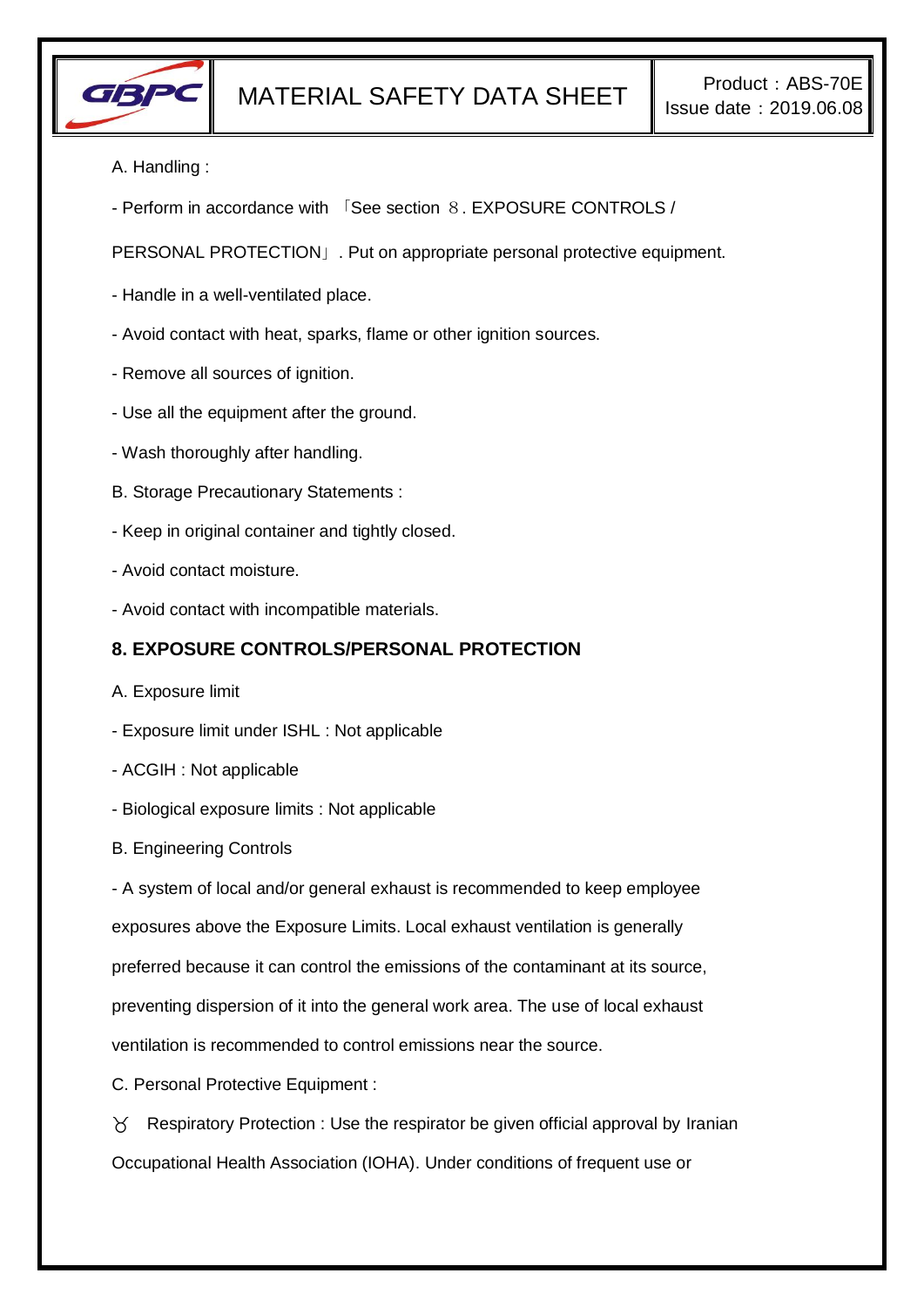

heavy exposure, Respiratory protection may be needed. Respiratory protection is ranked in order from minimum to maximum. Consider warning properties before use.

- Dust, mist, fume-purifying respiratory protection
- Any air-purifying respirator with a corpuscle filter of high efficiency
- Any respiratory protection with a electromotion fan(for dust, mist,

fume-purifying)

※ For Unknown Concentration or Immediately Dangerous to Life or

Health

- Self-contained breathing apparatus(pressure-demand or other

positive-pressure mode in combination)

- Supplied-air respirator with full facepiece

 $\gamma$  Eye Protection : Wear primary eye protection such as splash resistant safety goggles with a secondary protection faceshield. Provide an emergency eye wash station and quick drench shower in the immediate work area.

 $\gamma$  Hand Protection : Wear chemical resistant protected gloves if there is hazard potential for direct skin contact. Wear heat resistant protected gloves to withstand the temperature of molten product.

 $\chi$  Body Protection : Wear chemical resistant protected clothing if there is hazard potential for direct contact.

## **9. PHYSICAL AND CHEMICAL PROPERTIES**

A. Appearance : Solid

B. Odor : Distinctive odor

C. Odor threshold : Not available

D. pH : 7

E. Melting point/Freezing point : Not applicable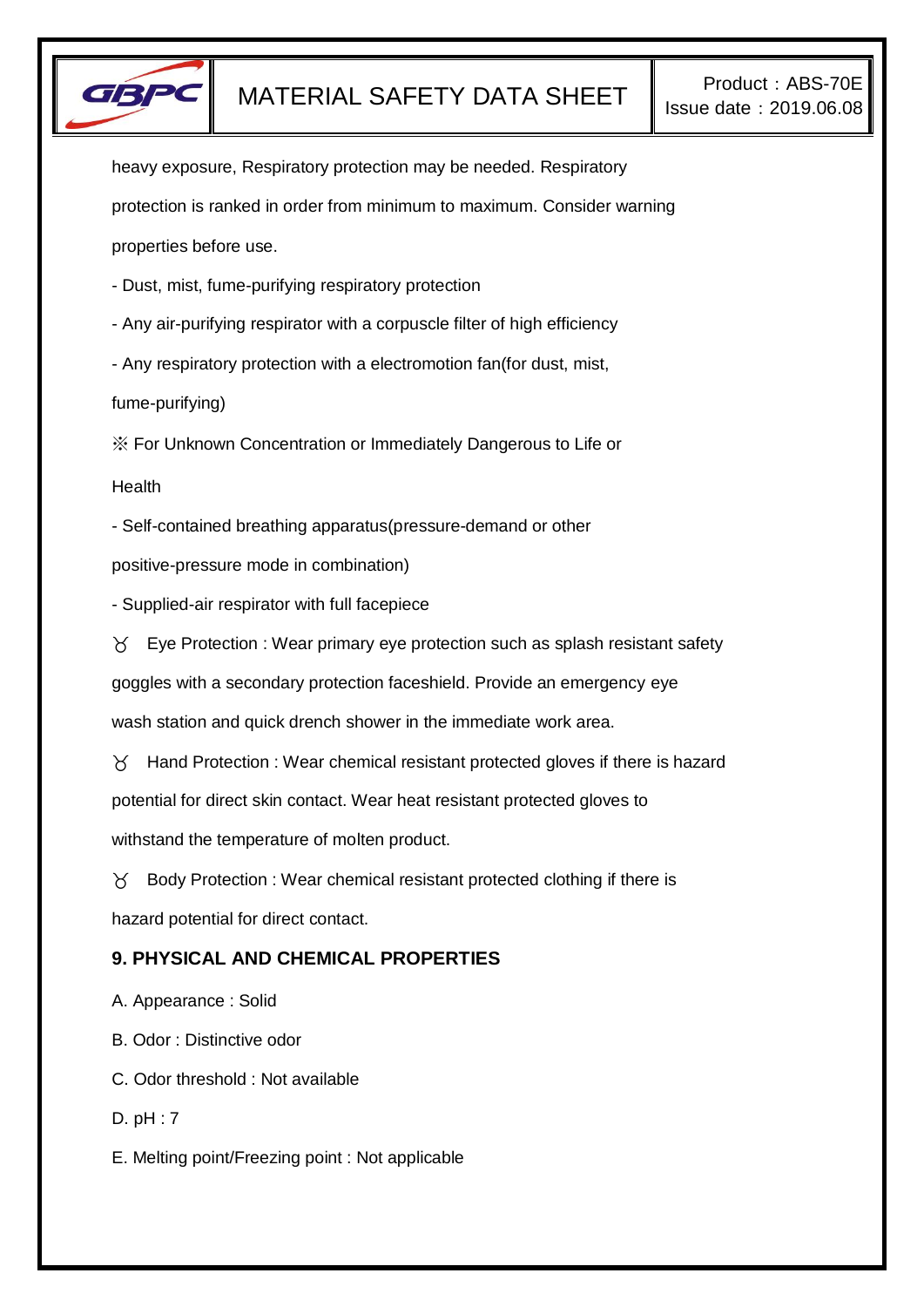

- F. Initial Boiling Point/Boiling Ranges : Not applicable
- G. Flash point : 349℃(660℉)
- H. Evapourating Rate : Not applicable
- I. Flammability(solid, gas) : 1/16" HB(UL 94)
- J. Upper/Lower Flammability or explosive limits : Not available
- K. Vapour pressure : Not applicable
- L. Solubility :
- Water : Insoluble
- Acetone, MEK, dichloromethane: Soluble
- Alcohol, Mineral Oil: insoluble
- M. Vapour density(Air=1) : Not applicable
- N. Relative density : 1.02~1.17
- O. Partition coefficient of n-octanol/water : Not available
- P. Autoignition Temperature : 455℃
- Q. Decomposition Temperature : Not applicable
- R. Viscosity : Not applicable
- S. Molecular weight : 50,000~200,000

## **10. STABILITY AND REACTIVITY**

- A. Stability
- This material is stable under recommended storage and handling conditions
- Decompose at 320℃ on heating.
- B. Possibility of Hazardous Reaction
- Will not occur.
- C. Conditions to Avoid
- Avoid contact with heat.
- Avoid contact with heat, sparks, flame or other ignition sources.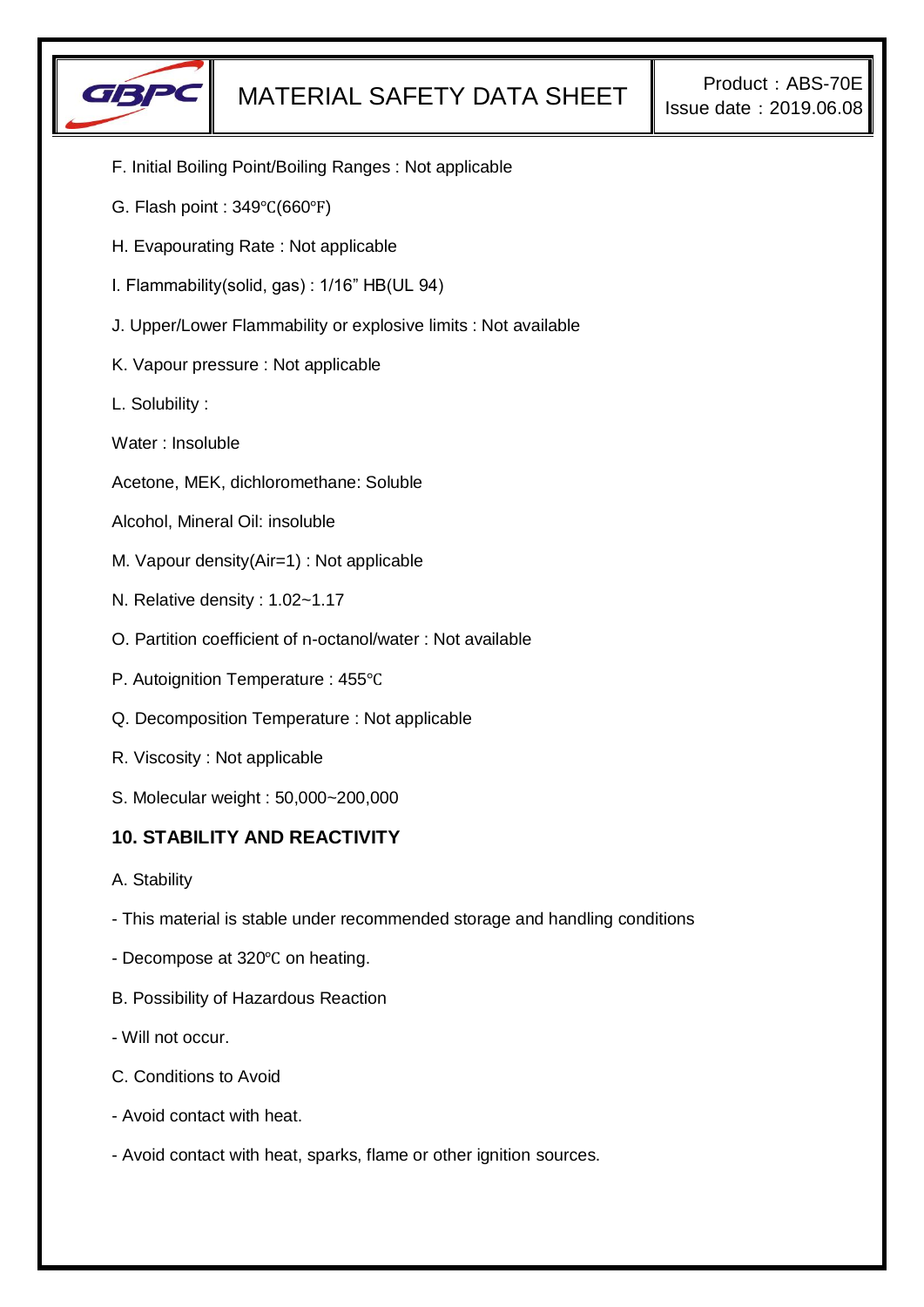

- D. Materials to Avoid
- Strong oxidizing agents.
- E. Hazardous Decomposition Products
- Hydrogen cyanide
- Generate monomer, oxides, gas/steam, hydrocarbon, low-molecular oligomers

ring, gas products when heated to high temperature.

# **11. TOXOCOLOGICAL INFORMATION**

- A. Information on the likely routes of exposure
- (Respiratory tracts) : Not available
- (Oral) : Not available
- (Eye ∙ Skin) : Not available
- B. Delayed and immediate effects and also chronic effects from short and long term

exposure

- $\forall$  Acute toxicity : Not available
- $\gamma$  Skin corrosion/irritation : Not available
- $\gamma$  Serious eye damage/irritation : Not available
- $\gamma$  Respiratory sensitization : Not available
- $X$  Skin sensitization : Not available
- $\gamma$  Carcinogenicity : Not available
- $\gamma$  Germ cell mutagenicity : Not available
- $\gamma$  Reproductive toxicity : Not available
- $\gamma$  Specific target organ toxicity(single exposure) : Not available
- $\gamma$  Specific target organ toxicity (repeated exposure) : Not available
- $\gamma$  Aspiration hazard : Not available
- Chronic effect : Not available
- C. Calculation the classification of the mixture(acute toxicity estimate calculation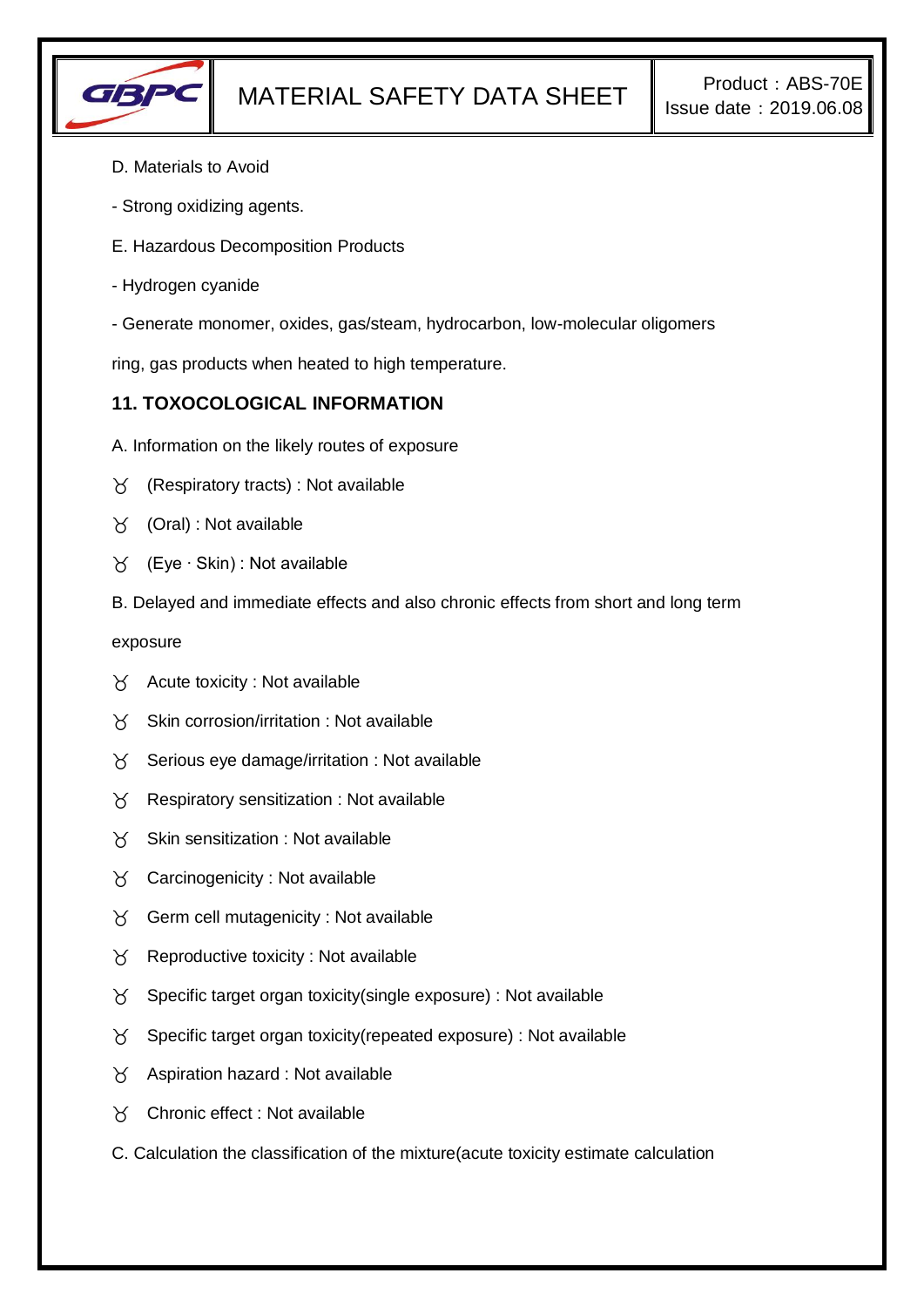

etc.) : Not applicable

### **12. ECOLOGICAL INFORMATION**

- A. Ecotoxicity : Not available
- B. Persistence and degradability : Not applicable
- C. Bioaccumulative potential : Not applicable
- D. Mobility in soil : Not available
- E. Other adverse effects : Not applicable

#### **13. DISPOSAL CONSIDERATION**

A. Disposal methods

- The user of this product must properly characterize the waste/container generated from the use of this product in accordance with all applicable federal, state and/or local laws and regulations in order to determine the proper disposal of the waste in accordance with all applicable federal, state and/or local laws and regulations.

B. Special precautions for disposal :

- The user of this product must disposal by oneself or entrust to waste disposer

or person who other' s waste recycle and dispose, person who establish and

operate waste disposal facilities.

- Dispose of waste in accordance with local regulation.

#### **14. TRANSPORT INFORMATION**

A. UN number : Not regulated for transport of dangerous goods

- B. Proper shipping name : Not applicable
- C. Hazard class : Not applicable
- D. Packing group : Not applicable
- E. Marine pollutant : Not applicable
- F. Special precautions for user related to transport or transportation measures :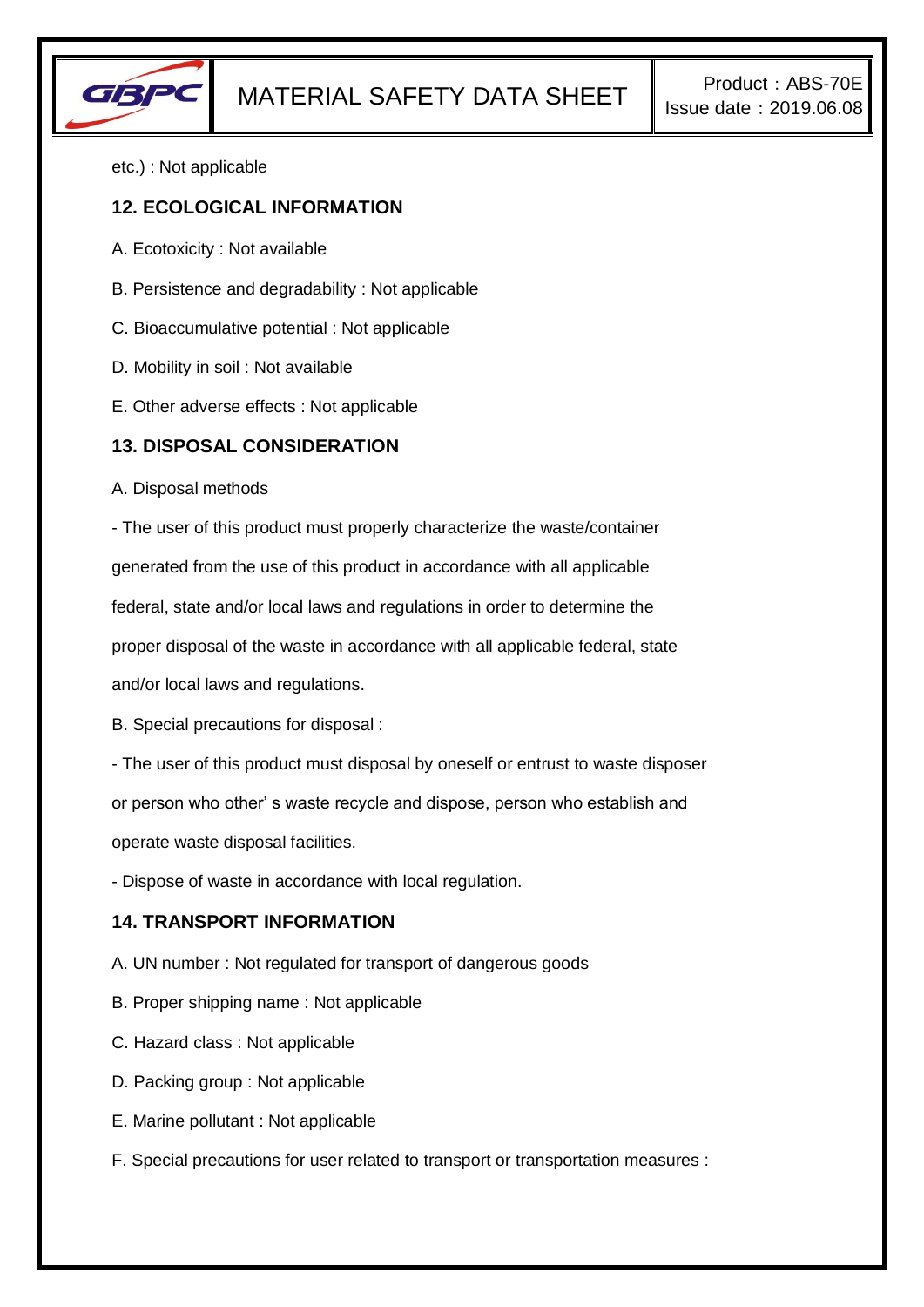

- 1) EmS FIRE SCHEDULE : F-A
- 2) EmS SPILLAGE SCHEDULE : S-H

## **15. REGULATORY INFORMATION**

A. This product is not subject to the chemical for classification and labeling

under ISHL Article 41.

- B. The Toxic Chemical Control Act
- This product is not classified as Toxic chemical and Observational chemical
- Toxic Release Inventory(TRI) Chemicals: Not regulated
- C. Dangerous goods Safety Management Law: Not applicable
- D. US regulations
- OSHA regulation (29CFR1910.119) : Not applicable
- CERCLA section 103 (40CFR302.4) : Not applicable
- EPCRA section 302(40CFR355.30) : Not applicable
- EPCRA section 304(40CFR355.40) : Not applicable
- EPCRA section 313(40CFR372.65) : Not applicable
- E. Other local or international regulation
- POPs Management Law : Not applicable
- Rotterdam Convention on Harmful Chemicals & Pesticides : Not applicable
- Stockholm Convention on Persistent Organic Pollutants : Not applicable
- Montreal Protocol on Substances That Deplete the Ozone Layer
- : Not applicable
- Information of EU Classification : Not available

### **16. OTHER INFORMATION**

#### A. Reference

- This MSDS is prepared in accordance with ISHL Article 41 and GBPC Petrochemical Co.,

Ltd.